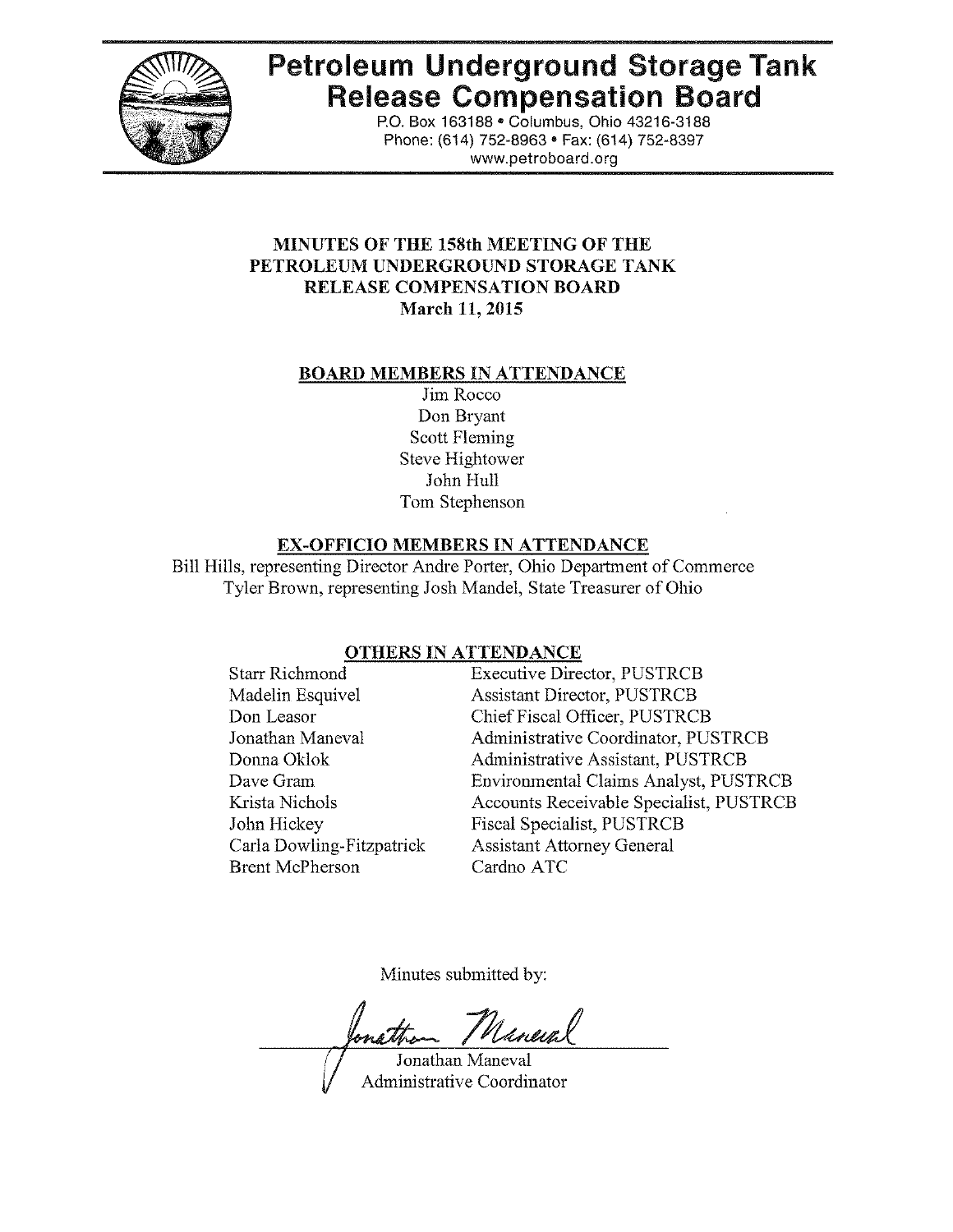# **Call to Order:**

Chairman Rocco convened the one hundred fifty-eighth meeting of the Petroleum Underground Storage Tank Release Compensation Board on Wednesday, March 11, 2015.

The following members were in attendance: Jim Rocco; Don Bryant; Scott Fleming; Steve Hightower; John Hull; Tom Stephenson; Bill Hills, representing Director Andre Porter, Ohio Department of Commerce; and Tyler Brown, representing Josh Mandel, State Treasurer of Ohio.

The following members were not present: Cheryl Hilvert and Chris Geyer, representing Director Craig Butler, Ohio Environmental Protection Agency.

#### **Minutes:**

Chairman Rocco asked if there were any comments or questions regarding the minutes from the February 11, 2015 Board meeting, and there were none. Vice-Chairman Hull moved to approve the minutes. Mr. Hightower seconded. A vote was taken and all members voted in the affirmative. The minutes were approved as presented.

#### **BUSTR Report:**

Chairman Rocco called upon Bill Hills, Bureau Chief, to present the Bureau of Underground Storage Tank Regulations (BUSTR) report.

Mr. Hills explained that much of the information contained in the report was presented at the previous Board meeting, so he would only briefly highlight some of the new information in the report.

Mr. Hills said the fiscal years 2016-2017 U.S. EPA grant application is being prepared. He said formulating the grant request is challenging without knowing what funding will be available for underground storage tank (UST) programs.

Mr. Hills reported that the Ohio Employee Assistance Program and the Department of Commerce, Office of Human Resources are presenting training sessions for supervisors concerning workplace violence and providing guidance for employee discipline. He said the training session is a six-hour course, and has proven to be very informative and beneficial.

Mr. Hills said there were 17 participants in the certified UST installer course held March 2 through March 5, 2015, at the State Fire Marshal Academy. He noted that all participants that attended the training program had satisfactorily passed the examination.

Mr. Hills reported for the week ending February 28, 2015, there were 46 new inspections performed for a total of 4,765 inspections for the three-year inspection cycle ending June 30, 2016. He said that 10 NFAs (no further actions) were generated during this same time period for a total of 234 for the grant cycle ending September 30, 2015. He pointed out that this number is slightly below the target projections established by the U.S. EPA, and said that BUSTR anticipates meeting the targets within two to three weeks.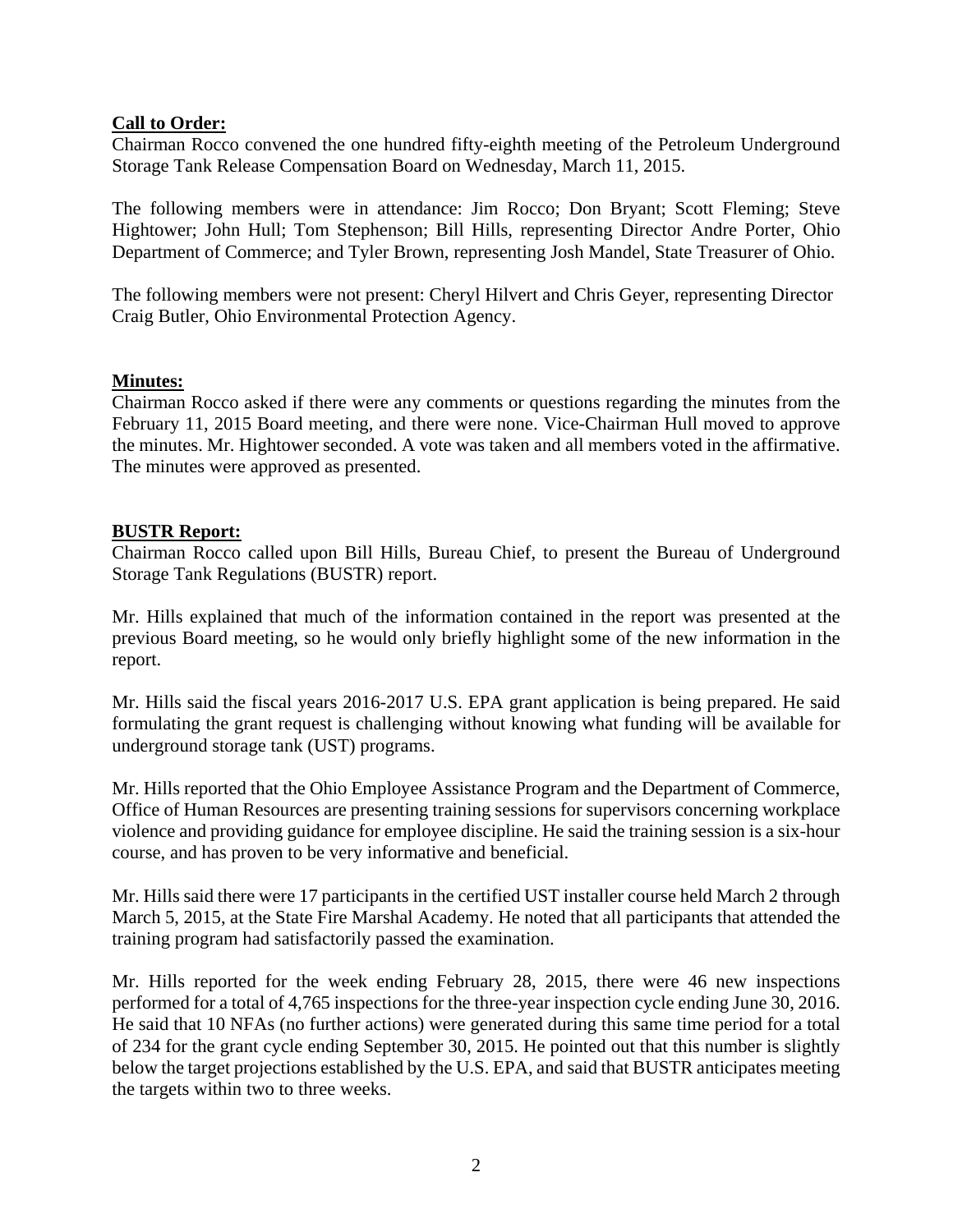Chairman Rocco asked whether compliance inspections were on target to meet the mandatory three-year inspection cycle. Mr. Hills said the inspections are on target, and pointed out that there is one year remaining in the current grant cycle.

Mr. Hills stated that, as of February 28, 2015, there were 21,805 registered USTs, and 3,694 owners of 7,415 registered facilities.

Chairman Rocco said that BUSTR's environmental supervisor, Steve Krichbaum, had recently delivered a presentation concerning the makeup of Ohio's UST population to members of the Ohio Petroleum Contractors Association. He said the information presented would likely be of interest to the Board members and asked whether a copy of the presentation could be made available. Mr. Hills indicated he would provide a copy of the presentation to them.

# **Financial Report:**

Chairman Rocco called upon Don Leasor, Chief Fiscal Officer, to present the financial reports.

# *January Financials*

Mr. Leasor said the January financials were emailed to each member. He asked if there were any questions or concerns regarding these reports, and there were none.

Mr. Leasor reported as of March 10, 2015, the unobligated account balance is \$24.2 million. He said this amount includes \$16.2 million in STAR Ohio and the custodial account, and the \$8 million invested in US treasuries and US agency callable bonds. He said the obligated account balance for the payment of claims is approximately \$3.4 million.

Mr. Leasor said the claims expense for January was just under \$300,000, and to date, approximately \$5.6 million had been paid for claims for fiscal year 2015.

Mr. Leasor reported that, as of January 31, 2015, 97.5% of the budgeted revenues net of refunds have been collected. He said information on refunds and fee collections would be presented with the compliance and fee assessment report.

Mr. Leasor said that during the month of January an unrealized gain of \$28,800 on the investments in US treasuries and US agency callable bonds was recorded. He explained that as the market value of the investments fluctuates there will be unrealized gains and losses. He said if the investments are held to maturity as intended, the Board will receive the par value of the investments upon maturity plus any interest. Chairman Rocco asked when the next set of investments will mature. Mr. Leasor explained that \$2 million of the invested securities will mature in June 2015.

Mr. Leasor said the operating expenses for January were \$116,000. He said as of January 31, 2015, salary expenses are at 54% of the amount budgeted. He said it is expected that salary expenses will be below the budgeted amount as a result of the recent resignation of one of the staff.

Mr. Leasor pointed out that as of January 31, 2015, temporary services expenses were 68% of the amount budgeted. He said this was due to the use of a temporary service employee to fill an Environmental Claims Analyst I position, which is now filled by permanent personnel; and to hire a temporary employee for the purpose of pulling inactive account files to be sent offsite for storage.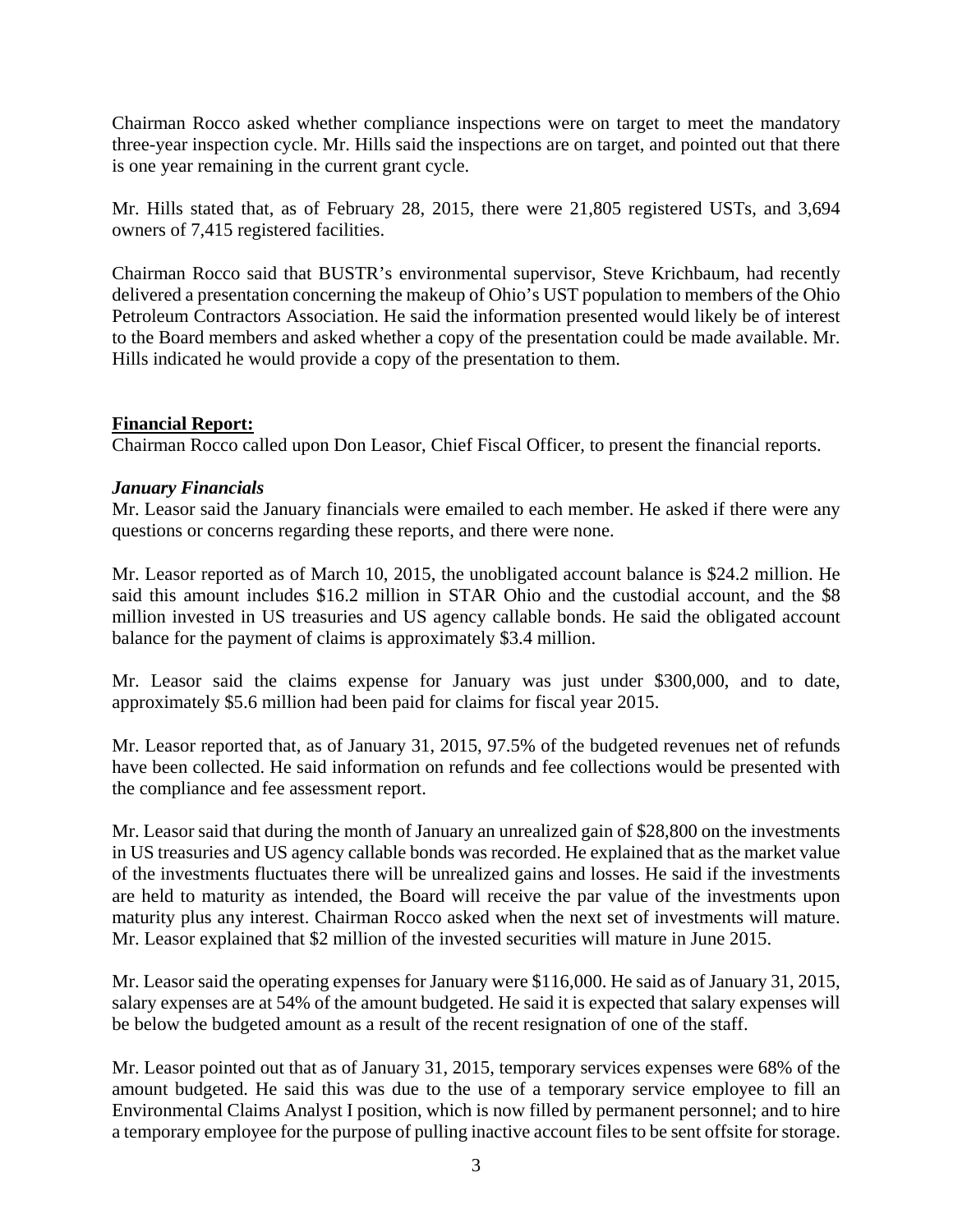Mr. Leasor said as of January 31, 2015, postage expense was 74% of the amount budgeted. He said this was due to postage fees for the final quarter of fiscal year 2014 being paid in August of fiscal year 2015. He said these charges include fees for the annual fee statement mailing, which is sent by certified mail.

Mr. Leasor stated that as of January 31, 2015, office supplies were 27% of the amount budgeted. He said he anticipates this amount will increase in the upcoming months following the purchase of new furniture for the board room, which will be expensed under office supplies. He noted that printing and copy expenses were 23.5% of the amount budgeted. He said this will increase following the printing of the newsletter and the annual fee statements.

Mr. Leasor said the legal and professional expenses remain 27% of the amount budgeted. He said this is due to the amounts collected by the Attorney General's Office of Collections Enforcement and Special Counsel being significantly lower in comparison to previous years, and therefore the costs for the collection of delinquent accounts were also lower. He said an examination is being performed to identify the cause of the collections decrease.

Mr. Leasor said all other expenses are at or below where they should be at this time in the fiscal year.

# **Compliance and Fee Assessment Report:**

Chairman Rocco called on Madelin Esquivel, Assistant Director, to present the compliance and fee assessment report.

Ms. Esquivel stated that as of February 28, 2015, refunds totaling \$94,599 have been paid to 97 owners for program year 2014. She said that no refund monies were used to offset prior years' outstanding fees since the February meeting, and the amount used to offset these fees remained at \$17,675 for the program year. She reported the amount of refunds pending totals \$1.3 million.

Ms. Esquivel reported that as of February 28, 2015, a net total of \$67,024 had been collected by the Attorney General's Office and Special Counsel. Ms. Esquivel said since the February meeting, \$916,900 was certified to the Attorney General's Office for collection. She said the accounts certified included the unpaid 2014 program year's fees. She reported that just over \$1 million has been certified for collection for program year 2014.

Ms. Esquivel said six Orders Pursuant to Law are under appeal and are under review. She said that three Determinations to Deny a Certificate of Coverage are also under appeal. She said two of these are under review and one hearing is scheduled.

Ms. Esquivel said five Ability to Pay Applications are pending review. The Ability to Pay program allows former UST owners experiencing financial difficulty to apply for and receive a determination of their ability to pay delinquent fees.

Ms. Esquivel stated that as of February 28, 2015, Certificates of Coverage have been issued to 3,120 owners. She said there are 120 Applications for Certificates of Coverage currently in process, 36 unresolved Pending Denials and 67 unresolved Determinations to Deny a Certificate of Coverage.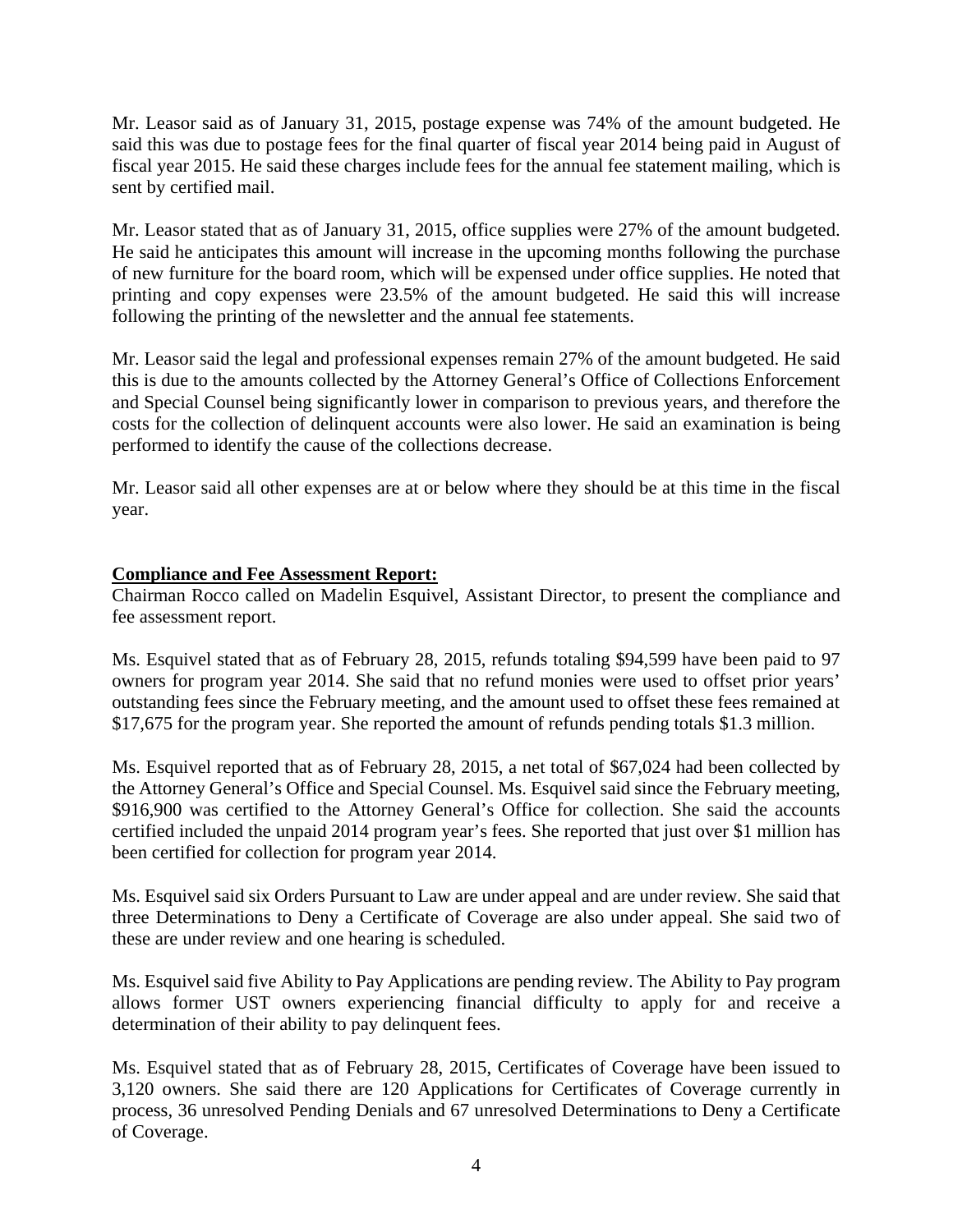Ms. Esquivel said there are 55 uncashed refund checks totaling \$43,656. Chairman Rocco asked whether the refund checks are uncashed because a valid mailing address cannot be located. Ms. Esquivel explained that the amount includes checks that have been returned by the postal service due to the mailing address being invalid, as well as checks that have become stale dated, because owners simply refuse to cash the checks.

Ms. Esquivel said that information needed to process refunds has been requested from seven owners for pending refunds totaling \$6,150.

# **Claims Report:**

Chairman Rocco called on Donna Oklok, Administrative Assistant, to present the claims report.

Ms. Oklok said as of March 2, 2015, the current total maximum liability of in-house open claims is \$29.4 million. She said using the historical claim payout ratio of 75%, the actual anticipated claim liability of unpaid in-house claims is about \$20.6 million.

Ms. Oklok reported that as of March 2, 2015, a total of 2,279 Fund eligible sites had received no further action status with an average cleanup cost of \$129,991 per site. She noted that sites cleaned up exclusively under BUSTR's risk based corrective action rules (RBCA rules) had an average cleanup cost of \$72,163 per site.

Ms. Oklok reported that of March 2, 2015, there were 1,669 open claims pending review, and a total of 21 claim settlement determinations were under appeal.

Ms. Oklok stated that 71 claim applications were received in February, and 67 claims were settled during the month. She said the claim settlement offers for the month of February totaled \$713,279. She said the total claim settlement offer for program year 2014 is anticipated to be between \$7.5 and \$8 million.

Ms. Oklok said that in February, six eligibility applications were received and during that same month, one eligibility determination was issued. She said as of March 2, 2015, there were 20 eligibility applications under review and four eligibility applications under appeal.

Ms. Oklok stated that nine requests for cost pre-approval were received in February, and during that same month, eight cost pre-approval notifications were issued. She reported that 36 cost preapproval requests were pending review as of March 2, 2015.

Chairman Rocco questioned whether corrective action costs being submitted for reimbursement in claim applications are coinciding with the amounts authorized through the pre-approval process. The Board's Executive Director, Starr Richmond, responded stating that recently, the general feeling is that the corrective action costs being claimed do not correlate with the amounts that were pre-approved or even the amounts requested for pre-approval. Mr. Hills added that within the last year, concerns have been raised with the State Fire Marshal and state representatives from owners who are having to come up with substantial amounts of money due to the project costs greatly exceeding original estimates.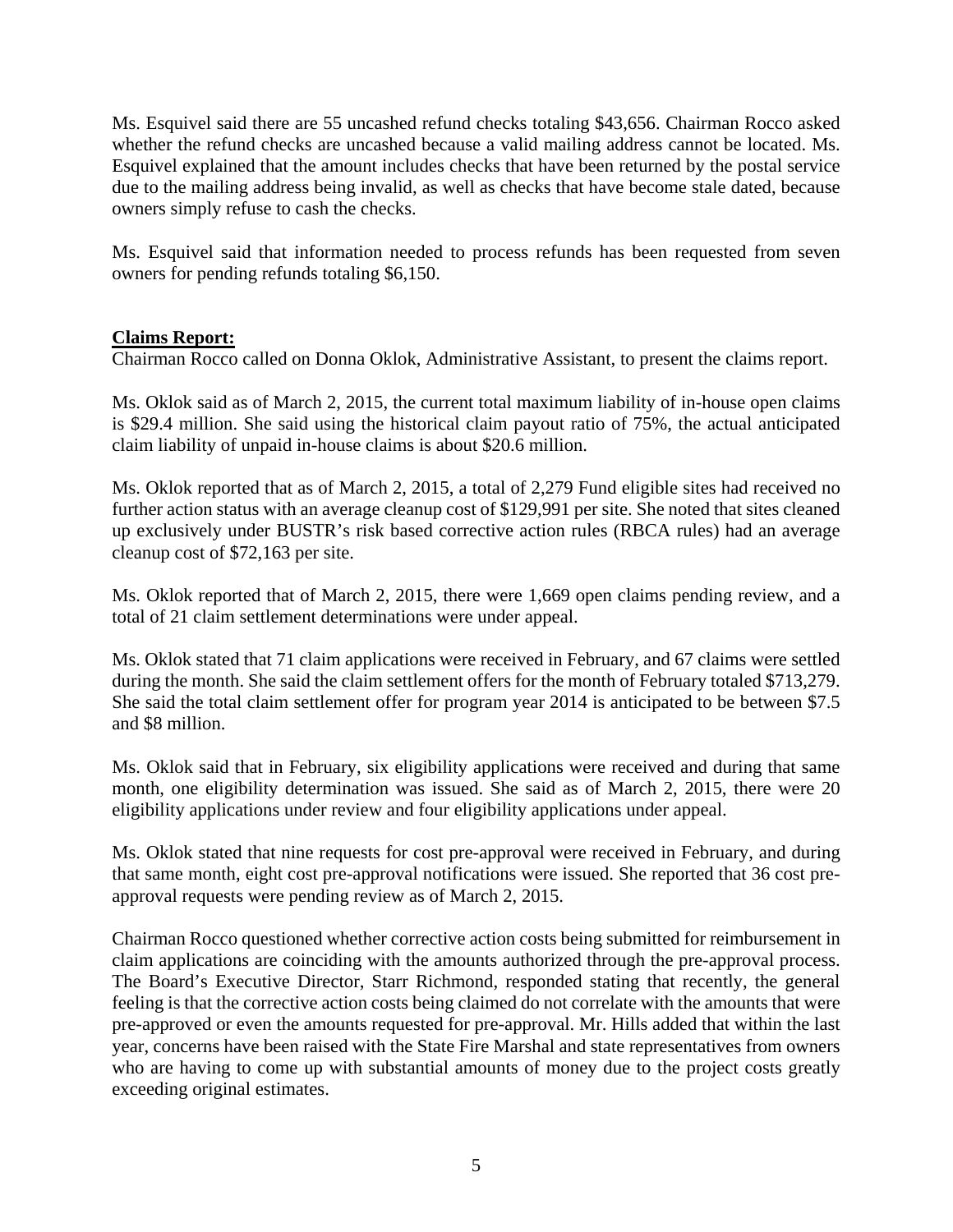Mr. Hightower asked whether a change order is required to be submitted when the work being performed will result in a potential or actual cost overrun. Ms. Richmond explained that the Board's rules require that when costs of corrective action activities are anticipated to exceed the lesser of \$6,000 or 20% of the pre-approved amount, then a revised cost estimate must be submitted.

Following a lengthy discussion among the Board members, Chairman Rocco recommended that if the claims analysts continue to see corrective action costs in claim applications that exceed the cost estimates provided by contractors and consultants in the cost pre-approval requests, then perhaps the Board could reevaluate the pre-approval program to see if something can be done to improve the process to keep the costs under control and help ensure any ongoing corrective action activities are being conducted in a cost-effective manner.

# **Finance Committee Report:**

Chairman Rocco said that the Finance Committee has met a number of times to discuss options available to lessen the financial burden for Ohio's tank owners.

Chairman Rocco said that reducing the annual Fund fees was the first action recommended by the committee, and he reminded the Board members that they had voted each of the past two years to reduce the annual per-tank fees.

Chairman Rocco said in addition to lowering the fee amounts, the committee has been looking at the ability to reduce the deductible amounts. He directed the members to reports that had been distributed, which presented statistical data concerning the tank owner population, including the number of tanks and facilities owned. He pointed out that currently just over 90% of Ohio's tank owners own six or fewer underground storage tanks, and these owners account for approximately 40% of Ohio's tank population. He said these ownership statistics are surprisingly consistent with the makeup of the tank owner population in 1990. He noted that approximately 65% of the USTs eligible for coverage at the reduced deductible were covered at the reduced deductible.

Chairman Rocco said the committee intends to review historical claim statistics from the last 10 to 15 years to quantify the number of eligible releases that never reached the deductible amount, and try to better understand the impact that changing the deductible amounts may have on the Fund's long-term liability. He said it appears that it would take a fairly significant reduction in the amount of the standard deductible before there would be an impact on the Board's cash flow.

Chairman Rocco said the committee has also begun exploring another option that may provide financial benefit to both tank owners and to the Fund. He explained that costs to conduct corrective action activities are driven by a relationship between the tank owner and the general contractors, subcontractors and environmental consultants. He said smaller tank owners are likely to be unfamiliar with remediation activities being performed, and are not technically savvy when dealing with consultants and contractors. As a result, there might be costs that are unnecessarily high. He said the committee has proposed that the Board's staff could provide a service to assist these smaller tank owners by working with BUSTR and their consultants to help guide them through the corrective action process to clean up the sites in the most cost-effective way. He said using this approach may accelerate the rate that sites achieve NFA status and as a result, lower costs for tank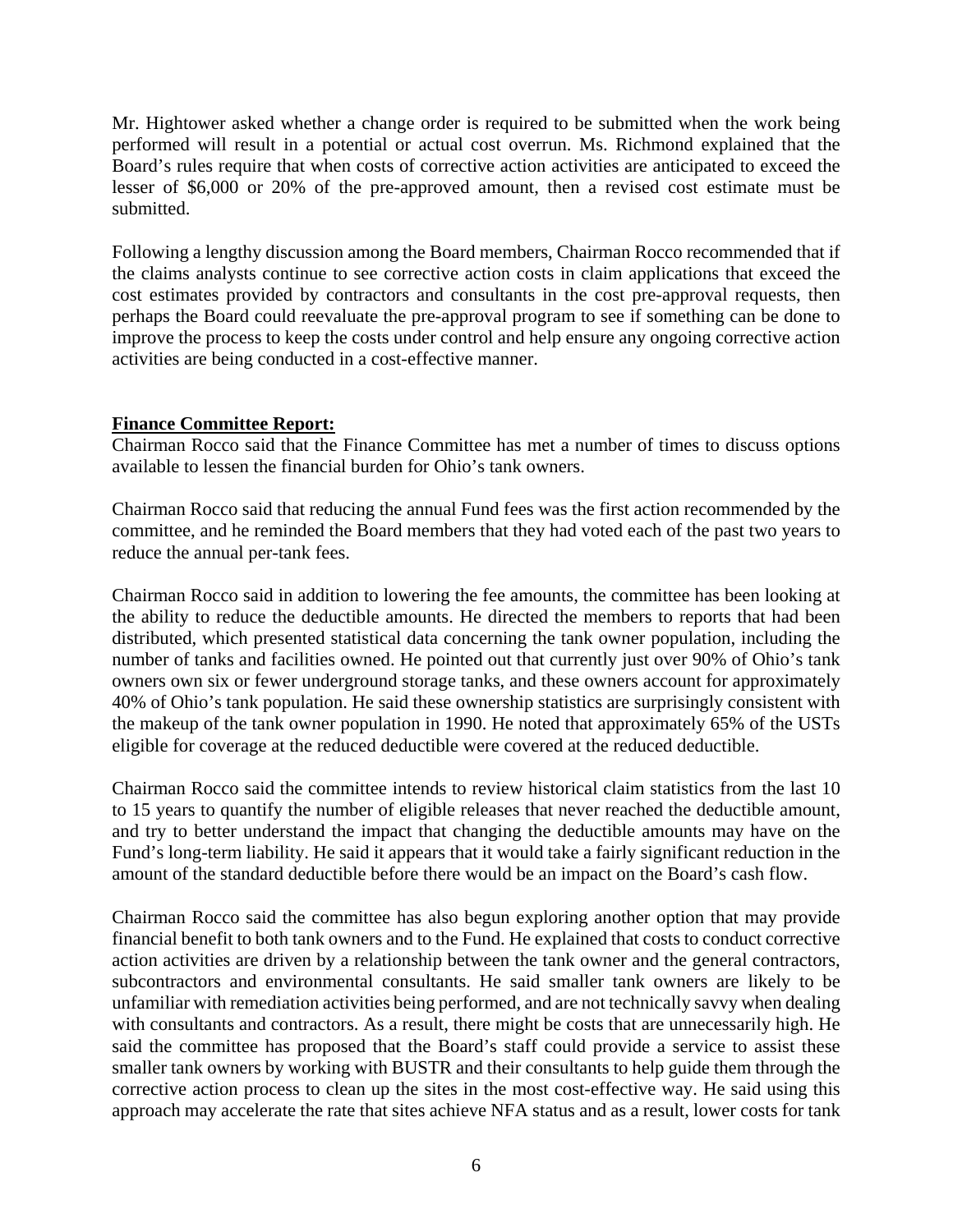owners and ultimately lower the reimbursement costs to the Fund. He noted that any additional personnel costs would likely be offset by savings from the reduced claims expense.

Chairman Rocco said the committee will continue to meet and evaluate the information being collected with the intention of putting together a proposal and presenting its recommendations at the November Board meeting.

#### **Old Business:**

#### *Rule Adoption*

Chairman Rocco stated that the proposed amendment to rule 3737-1-04 was put on JCARR's (Joint Committee on Agency Rule Review) consent agenda and a hearing was conducted. No testimony or comments were made at the hearing.

Chairman Rocco requested a motion to adopt the proposed amendment to rule 3737-1-04 of the Ohio Administrative Code as presented at the public hearing of the Board on February 11, 2015, with an effective date of April 1, 2015. Vice-Chairman Hull so moved. Mr. Fleming seconded.

Mr. Hightower asked the Chairman to point out the changes to the rule. Chairman Rocco explained that the rule amendment will reduce the annual Fund fee from \$500 per tank to \$400 per tank, and correct two minor typographical errors.

Chairman Rocco called for a roll call. The following members voted in the affirmative: Messrs. Brown, Bryant, Fleming, Hightower, Hills, Hull, Stephenson and Rocco. There were no nays. The motion passed.

#### *Legal Update*

Chairman Rocco called upon Assistant Attorney General, Carla Dowling-Fitzpatrick, to provide an update on the status of the Board's current court actions.

Ms. Dowling-Fitzpatrick stated that the Board becomes involved in many types of court actions including foreclosure actions, joint enforcement actions, third-party claims, subrogation claims and other administrative matters.

Ms. Dowling-Fitzpatrick said when the Board becomes aware of a foreclosure action involving a property with a UST system, the Board has the ability to intervene in the matter in order to provide notice to interested parties that the entity that purchases the property will become responsible for all unpaid Fund fees associated with the tank system as well as any applicable transfer fee. She said the Board has no legal obligation to intervene in foreclosure cases, but has chosen to do so in certain instances where it was clearly preferable to provide notice in advance of the sale than to wait until after the sale to notify the new owner of its obligations to pay the past due fees. She said at this time there are currently no active foreclosure cases in which the Board has intervened.

Chairman Rocco stated that parties purchasing a foreclosed property at a sheriff's sale without knowledge of the outstanding fees has been a real issue resulting in numerous complaints to management. He explained that the goal of intervening in these cases is to reduce these types of situations, but pointed out that due to the high number of foreclosure cases and the extensive work involved, the staff has to be very selective when determining which cases to pursue. He noted that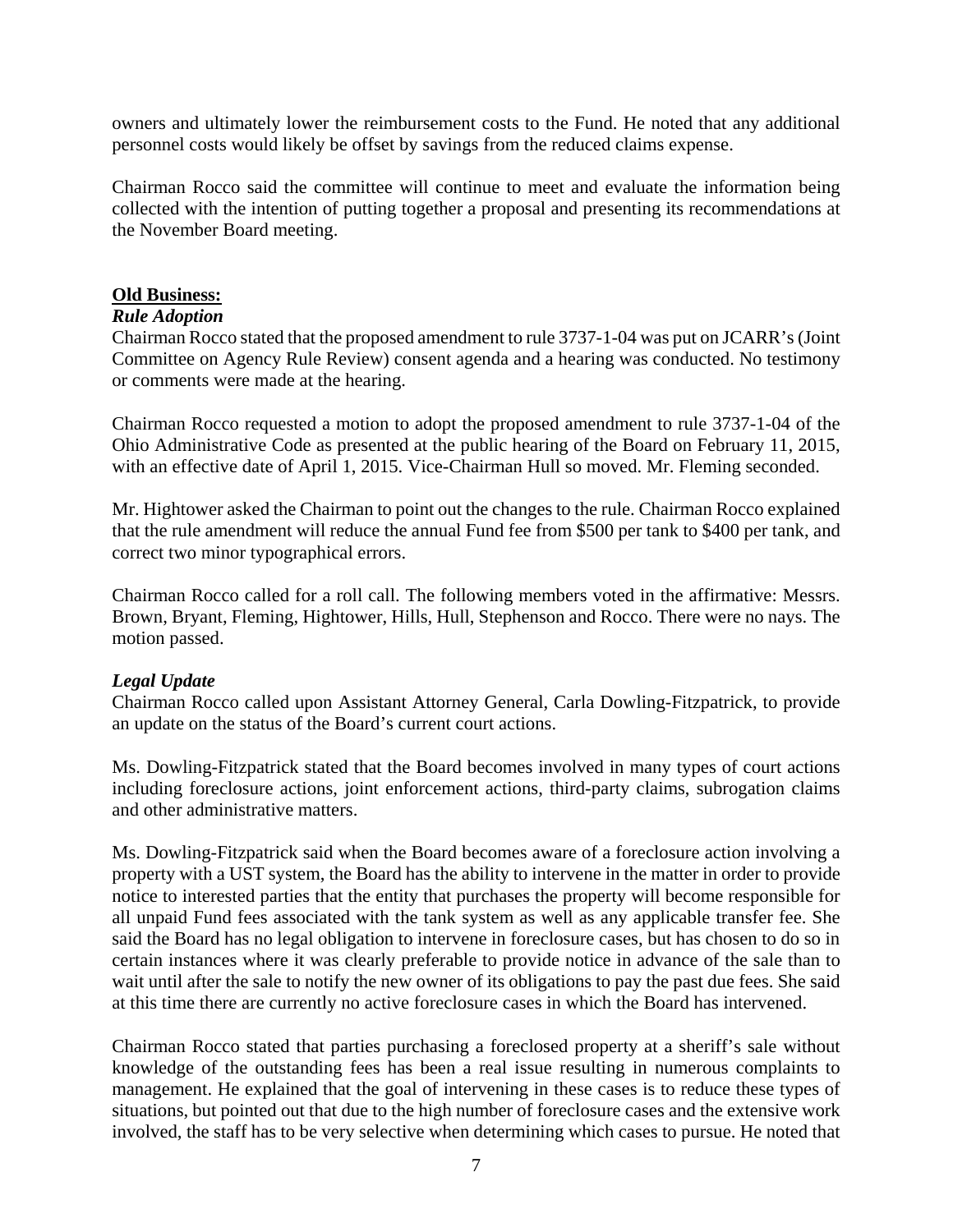in some cases the Board does not become aware of the foreclosure actions, and there is no ability for the Board to intervene.

Ms. Dowling-Fitzpatrick said the second type of legal actions the Board deals with are joint enforcement actions. She said these cases typically arise when BUSTR or the Ohio EPA requests that the Environmental Enforcement Unit of the Attorney General's Office bring a civil action against a tank owner for violations of the rules and statutes of the State Fire Marshal or the Ohio EPA. She said the Board will file the complaint jointly with BUSTR and/or the Ohio EPA in order to collect any outstanding Fund fees and resolve any Certificate of Coverage issues. She said there are approximately ten joint enforcement cases currently pending. She noted that the monetary civil penalties resulting from these cases can be very significant to the tank owner.

Ms. Dowling-Fitzpatrick said the third type of actions are third-party claim cases. She said a thirdparty complaint arises when a release occurs and a plaintiff third party is able to demonstrate harm and sues the tank owner. She said if the tank owner is granted eligibility under the Fund, the Fund will cover the loss as provided for in the Board's statutes and administrative code provisions.

Ms. Dowling-Fitzpatrick said that following years of delay, a major third-party lawsuit originally involving 99 plaintiffs known as Riscatti vs. Prime Properties has recently begun moving forward, and the case is set to go to trial in the fall. Approximately 30 plaintiffs have dismissed their claims against the defendants, but the remaining plaintiffs are alleging a huge amount of damages, and because of the millions of dollars being demanded, the Board intervened in order to protect the interests of the Fund. She said during the last year, the Board has been working with Prime Properties' defense counsel to depose the majority of the remaining plaintiffs and a great amount of discovery work has been performed.

Ms. Dowling-Fitzpatrick said currently there are two additional third-party claims, which are the Spee-D-Foods case and the Englefield case.

Ms. Dowling-Fitzpatrick said another category of court actions are subrogation cases. She said subrogation cases typically occur when a third party, such as a contractor performing work on an underground storage tank system, causes or contributes to the release of petroleum. She said, in these cases, the tank owner is entitled to seek reimbursement from that third party for any costs incurred for the loss of business, bodily injury, property damage and cleanup of the release. If the owner is deemed eligible to claim reimbursement for corrective action costs under the Fund, the Board has the statutory right to recover from the party that caused or contributed to the release any costs that have been or will be reimbursed to the owner out of the Fund.

Ms. Dowling-Fitzpatrick provided a brief summary of the M&A & Sons LLC vs. Santmyer Oil Company subrogation claim which was recently settled, and advised that there is a subrogation case involving Hartley Co., and additional cases involving Speedway LLC.

Ms. Dowling-Fitzpatrick said other litigation activities involve major oil companies and the matters known as the double dipping cases. She reminded members that the previous Attorney General, Richard Cordray, contracted with Special Counsel to investigate whether certain major oil companies had improperly received compensation from the Fund, because it was suspected that they had already received reimbursements for the corrective action activities through their insurance carriers. She said as a result of the Special Counsel's investigation, it appears the Board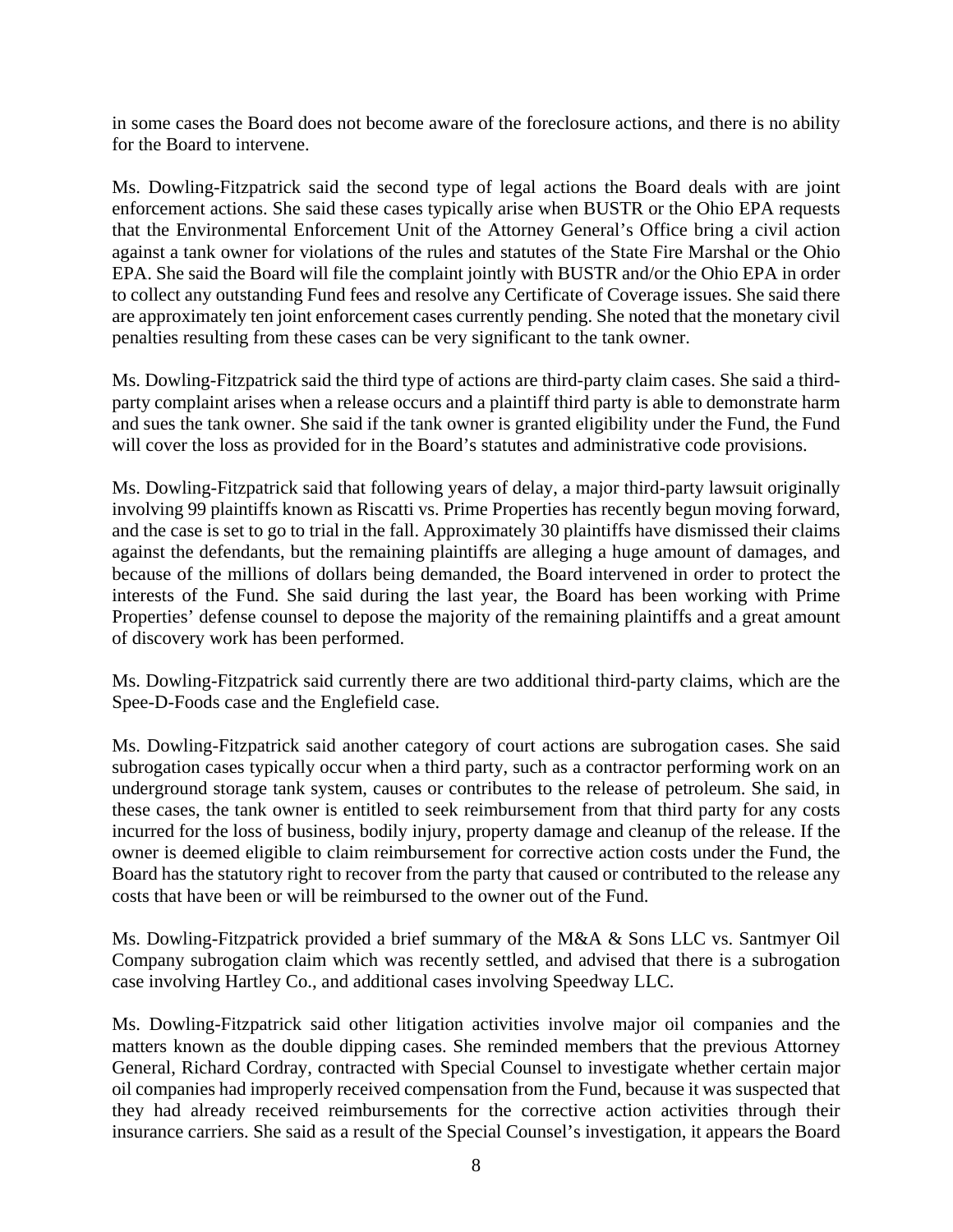is entitled to the repayment of millions of dollars that were improperly received by these oil companies.

Ms. Dowling-Fitzpatrick said lawsuits had been filed against Ashland and BP in the Franklin County Court of Common Pleas alleging they had wrongfully received reimbursement from the Fund. She noted that Attorney General's press release regarding the BP lawsuit had specifically received a lot of attention from both local and national news outlets. She reminded members that a release and settlement had been executed with Chevron, and said that investigations with six additional oil companies are ongoing.

Mr. Hightower asked whether the Attorney General's Office would expand its investigation beyond the major oil companies now that the Special Counsel's investigation has revealed that certain companies had improperly received compensation from the Fund. Chairman Rocco stated that the Board has received no evidence that suggests that companies other than the limited number of major oil companies under investigation had acted improperly. Vice-Chairman Hull noted that if the Board were to receive information indicating an unlawful activity has occurred, then the Board would be obligated to notify the Attorney General's Office, so that appropriate action may be taken.

Ms. Dowling-Fitzpatrick said the last category of matters that she handles for the Board are administrative appeal hearings. She stated that when a tank owner appeals a determination such as an eligibility determination or a claim settlement determination, she represents the Board in the appeal hearing. She said when such an appeal is filed, a hearing is conducted before the Board's hearing officer, who issues a report and recommendation, and presents his findings to the Board. The Board then acts upon the report and recommendation. She said a number of administrative appeal hearings have been scheduled.

# **New Business:**

#### *Lease Renewal*

Chairman Rocco called upon Ms. Richmond to discuss the office lease renewal option.

Ms. Richmond explained that the original lease for the office and dedicated storage spaces was executed in 2011, and the agreement had been negotiated with two 2-year lease renewal options. She said the current renewal term will expire at the end of June, and the second renewal term would be for a lease period of July 1, 2015 through June 30, 2017. She said that if the Board choses to exercise the renewal option, the rental rate would increase \$1.50 per square foot resulting in an increase to the annual rental expense from \$108,500 to \$121,800. She pointed out that due to the ongoing construction throughout the building, the landlord had not increased the rate since July 1, 2011.

Vice-Chairman Hull recommended that an additional 2-year lease renewal option be negotiated before exercising the second renewal option. Ms. Richmond said she would be happy to discuss options with the landlord, but noted that the lease requires a 60-day advance notice in order to exercise the lease renewal option, and it may be difficult to negotiate any additional terms before the April 30, 2015 deadline. Following a brief discussion, Chairman Rocco and Ms. Richmond agreed to approach the landlord and attempt to negotiate a rate for an additional renewal term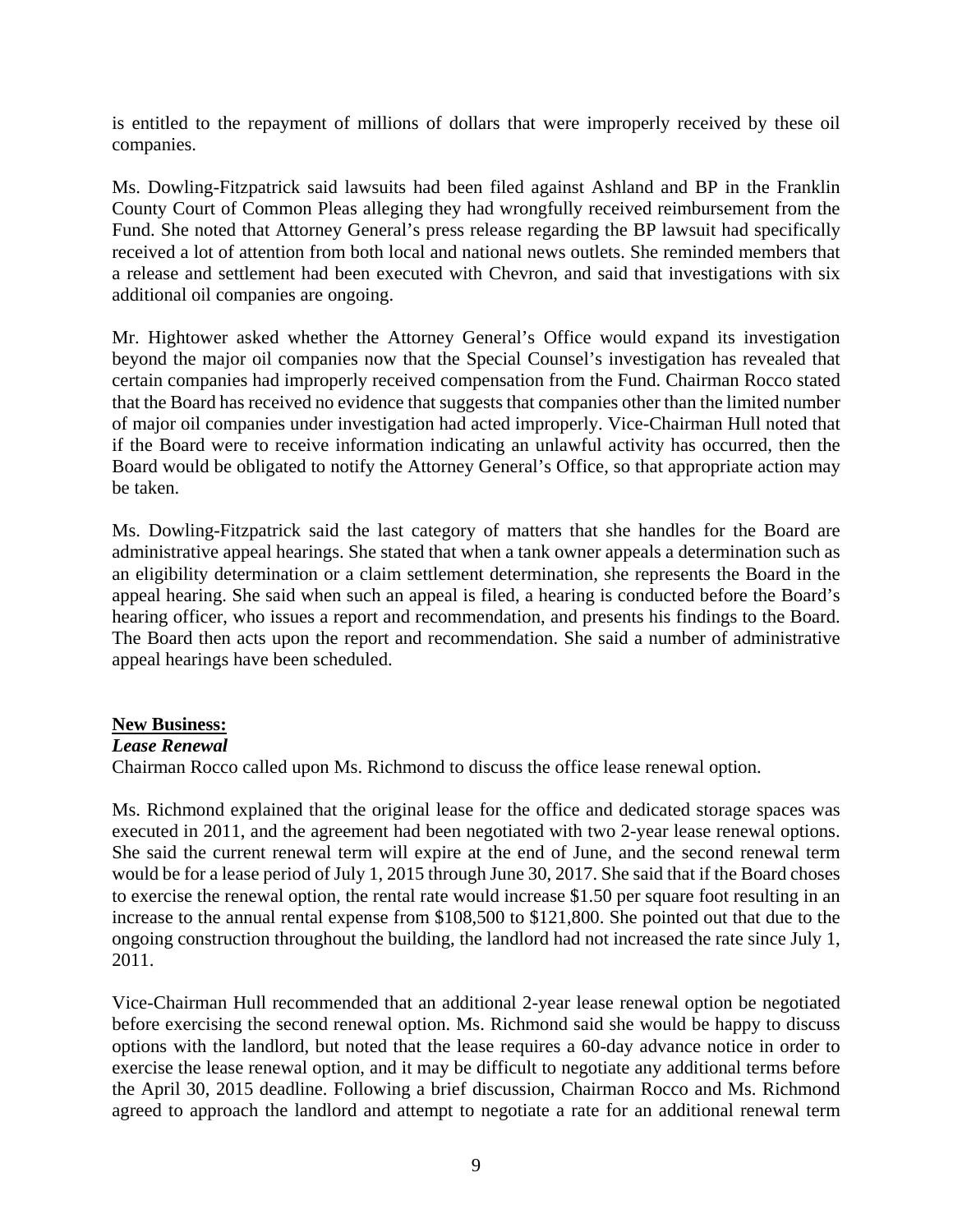before taking action regarding the upcoming renewal option, and to present the results of those discussions at the upcoming June meeting.

Chairman Rocco then requested a motion to authorize the Executive Director to notify the lessor that the Board will exercise its renewal option and extend the lease for the two-year time period of July 1, 2015 through June 30, 2017 for the Board's office and dedicated storage spaces on the 15<sup>th</sup> floor of the LeVeque Tower. Vice-Chairman Hull so moved. Mr. Hightower seconded. A vote was taken and all of the members were in favor.

# *Hardship Application*

Chairman Rocco called upon Ms. Richmond to present the hardship application.

Ms. Richmond stated that the Board's rule 3737-1-08 provides for an owner experiencing financial hardship to apply for hardship status with the Fund. She said granting hardship status allows for the acceleration of the review of the claims submitted by the owner. Ms. Richmond noted that granting hardship status does not increase the amount of reimbursement to the tank owner. She stated by accelerating the review of the claim, it reduces the financial burden the owner would experience if the claims were reviewed and settled in the normal course of business. She said, once granted, the hardship status remains in effect for a one-year period and at that time, the owner may reapply for hardship status.

Ms. Richmond stated that in determining hardship status, the application and a minimum of two years of income tax records are reviewed. She said, in addition, a U.S. Environmental Protection Agency (EPA) financial capacity test is used to evaluate the owner's cash flow and determine if the owner is able to carry debt, in which case, the owner could finance the costs of corrective actions over time.

#### **Claim # 18344-0001/10/26/98**

#### **Owner – Red Stripe Associates, LLC d/b/a Ohio Valley Plaza Exxon**

Ms. Richmond said Red Stripe Associates, LLC is the responsible person for a 1998 release that occurred on National Road in Saint Clairsville, Ohio. She said that as a member of the LLC, Gary Glessner submitted the application requesting the Board grant hardship status to Red Stripe Associates. She noted this was Red Stripe Associates' 14<sup>th</sup> request for hardship status, and its previous hardship status expired on February 18, 2015.

Ms. Richmond stated that to date, the Fund has reimbursed almost \$221,000 for corrective action costs for this release. She said although there are no claims currently pending review, a cost preapproval request was received for a RAP (remedial action plan), and that RAP is estimated to cost \$164,000. She noted that the cost pre-approval request was received on January 13, 2015, and is currently under review.

Ms. Richmond said the property and business were sold in November 2008 to Sober Systems LLC, and Red Stripe Associates provided financing to the new owner. She noted that Sober Systems made its final payment November 2013, and at that time Red Stripe Associates' mortgage was also paid off.

Ms. Richmond said no additional revenue is being generated by Red Stripe Associates. She noted Red Stripe Associates remains responsible for the corrective actions at the site and it is continuing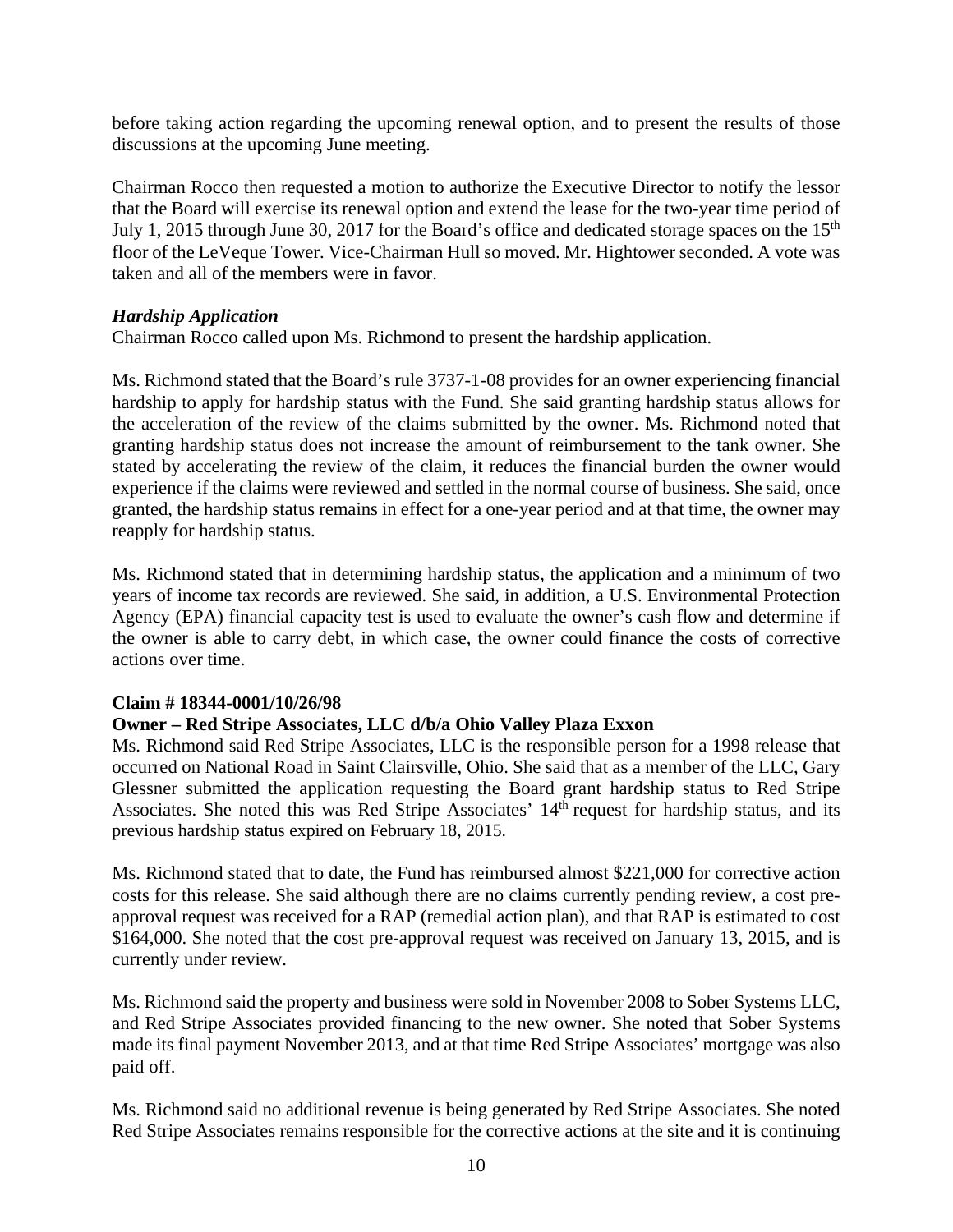the work. She said according to the application, anticipated corrective action costs for the next year total \$100,000.

Ms. Richmond said that based on the U.S. EPA financial capacity test, and information submitted with the application, there is less than a 61% probability that Red Stripe Associates can afford \$100,000 in corrective action costs in the next year. Ms. Richmond recommended the Board approve the application and grant hardship status to Red Stripe Associates, LLC.

Chairman Rocco questioned whether Sober Systems' payments for the purchase of the property and business are reflected in Mr. Glessner's application. Ms. Richmond explained that payments are not reflected in the application, because the financed amount was fully paid off in November 2014. Mr. Hills pointed out that it appears that \$25,000 of the sale proceeds is being held in escrow pending an NFA letter from BUSTR.

Chairman Rocco asked if there were any additional questions regarding the application, and there were none. He then requested a motion to approve granting hardship status to Red Stripe Associates, LLC. Mr. Hills so moved and Mr. Fleming seconded. A vote was taken and all members voted in the affirmative. The motion passed.

#### **Certificates of Coverage – Ratifications:**

Chairman Rocco called upon Ms. Richmond to present the lists of owners who have either been issued or denied a Certificate of Coverage for ratification by the Board.

Ms. Richmond said the lists behind Tab 8 are listings of facilities that, since the February Board meeting, the owner had been issued or denied a program year 2014 Certificate of Coverage.

Ms. Richmond said the process used to review the fee applications and issue or deny a Certificate of Coverage includes a review for completeness to determine full payment was received; financial responsibility for the deductible has been demonstrated; and, the owner has certified with his signature that he is in compliance with the State Fire Marshal's rules for the operation and maintenance of petroleum underground storage tanks. She said if these requirements are met and if the tanks existed in previous years, a certificate for the subject tanks has been issued to the owner in at least one of the prior two years, then a Certificate of Coverage is issued.

Ms. Richmond explained that if deficiencies or compliance issues are identified, notice is provided to the owner in accordance with the Board's rules. The owner is provided 30 days to respond to the notice with information to correct the deficiency or compliance issue. If correcting information is not received within this time, a determination denying the Certificate of Coverage is issued to the owner.

She said the Board's rules and the Revised Code make provisions for an appeal of the determination. Ms. Richmond said that throughout this process, the Board's staff works with the owner to correct the fee statement record and if necessary, refers the owner to BUSTR to correct the registration record.